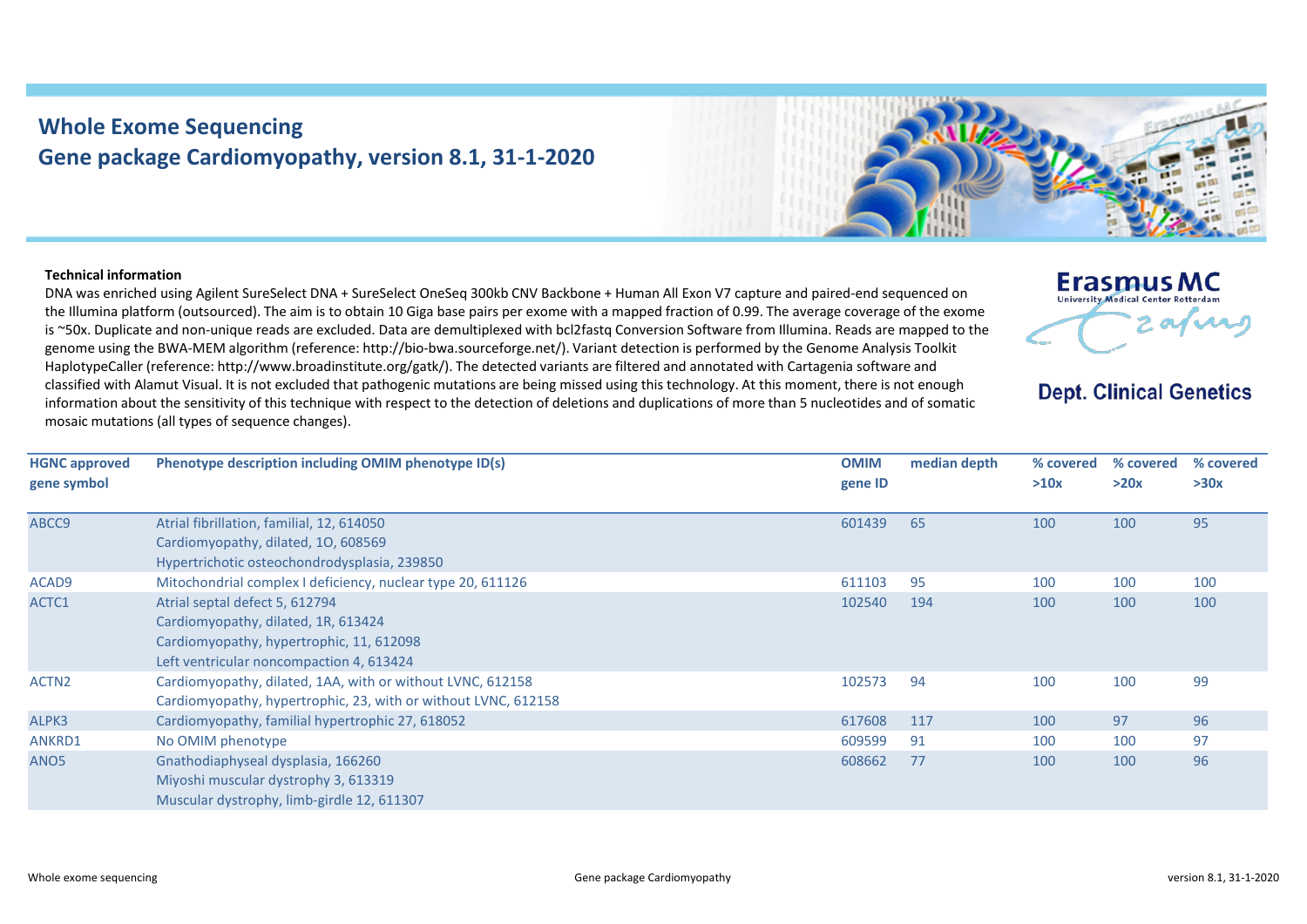| <b>HGNC approved</b> | Phenotype description including OMIM phenotype ID(s)                                                     | <b>OMIM</b> | median depth | % covered | % covered | % covered |
|----------------------|----------------------------------------------------------------------------------------------------------|-------------|--------------|-----------|-----------|-----------|
| gene symbol          |                                                                                                          | gene ID     |              | >10x      | >20x      | >30x      |
| BAG3                 | Cardiomyopathy, dilated, 1HH, 613881                                                                     | 603883      | 196          | 100       | 100       | 100       |
|                      | Myopathy, myofibrillar, 6, 612954                                                                        |             |              |           |           |           |
| CALR3                | No OMIM phenotype                                                                                        | 611414      | 67           | 100       | 100       | 97        |
| CASQ <sub>2</sub>    | Ventricular tachycardia, catecholaminergic polymorphic, 2, 611938                                        | 114251      | 65           | 100       | 100       | 97        |
| CAV <sub>3</sub>     | Cardiomyopathy, familial hypertrophic, 192600                                                            | 601253      | 150          | 100       | 100       | 100       |
|                      | Creatine phosphokinase, elevated serum, 123320                                                           |             |              |           |           |           |
|                      | Long QT syndrome 9, 611818                                                                               |             |              |           |           |           |
|                      | Myopathy, distal, Tateyama type, 614321                                                                  |             |              |           |           |           |
|                      | Rippling muscle disease 2, 606072                                                                        |             |              |           |           |           |
| <b>CRYAB</b>         | Cardiomyopathy, dilated, 1II, 615184                                                                     | 123590      | 79           | 100       | 100       | 100       |
|                      | Cataract 16, multiple types, 613763                                                                      |             |              |           |           |           |
|                      | Myopathy, myofibrillar, 2, 608810                                                                        |             |              |           |           |           |
|                      | Myopathy, myofibrillar, fatal infantile hypertonic, alpha-B crystallin-related, 613869                   |             |              |           |           |           |
| CSRP3                | ?Cardiomyopathy, dilated, 1M, 607482                                                                     | 600824      | 102          | 100       | 100       | 100       |
|                      | Cardiomyopathy, hypertrophic, 12, 612124                                                                 |             |              |           |           |           |
| CTNNA3               | Arrhythmogenic right ventricular dysplasia, familial, 13, 615616                                         | 607667      | 61           | 100       | 100       | 96        |
| <b>DES</b>           | Cardiomyopathy, dilated, 1I, 604765                                                                      | 125660      | 106          | 100       | 100       | 100       |
|                      | Myopathy, myofibrillar, 1, 601419                                                                        |             |              |           |           |           |
|                      | Scapuloperoneal syndrome, neurogenic, Kaeser type, 181400                                                |             |              |           |           |           |
| DSC <sub>2</sub>     | Arrhythmogenic right ventricular dysplasia 11, 610476                                                    | 125645      | 184          | 100       | 100       | 100       |
|                      | Arrhythmogenic right ventricular dysplasia 11 with mild palmoplantar keratoderma and woolly hair, 610476 |             |              |           |           |           |
| DSG <sub>2</sub>     | Arrhythmogenic right ventricular dysplasia 10, 610193                                                    | 125671      | 158          | 100       | 100       | 99        |
|                      | Cardiomyopathy, dilated, 1BB, 612877                                                                     |             |              |           |           |           |
| <b>DSP</b>           | Arrhythmogenic right ventricular dysplasia 8, 607450                                                     | 125647      | 156          | 100       | 100       | 100       |
|                      | Cardiomyopathy, dilated, with woolly hair and keratoderma, 605676                                        |             |              |           |           |           |
|                      | Dilated cardiomyopathy with woolly hair, keratoderma, and tooth agenesis, 615821                         |             |              |           |           |           |
|                      | Epidermolysis bullosa, lethal acantholytic, 609638                                                       |             |              |           |           |           |
|                      | Keratosis palmoplantaris striata II, 612908                                                              |             |              |           |           |           |
|                      | Skin fragility-woolly hair syndrome, 607655                                                              |             |              |           |           |           |
| <b>DTNA</b>          | Left ventricular noncompaction 1, with or without congenital heart defects, 604169                       | 601239      | 84           | 100       | 100       | 100       |
| <b>EMD</b>           | Emery-Dreifuss muscular dystrophy 1, 310300                                                              | 300384      | 105          | 100       | 100       | 100       |
| EYA4                 | ?Cardiomyopathy, dilated, 1J, 605362                                                                     | 603550      | 62           | 100       | 100       | 94        |
|                      | Deafness 10, 601316                                                                                      |             |              |           |           |           |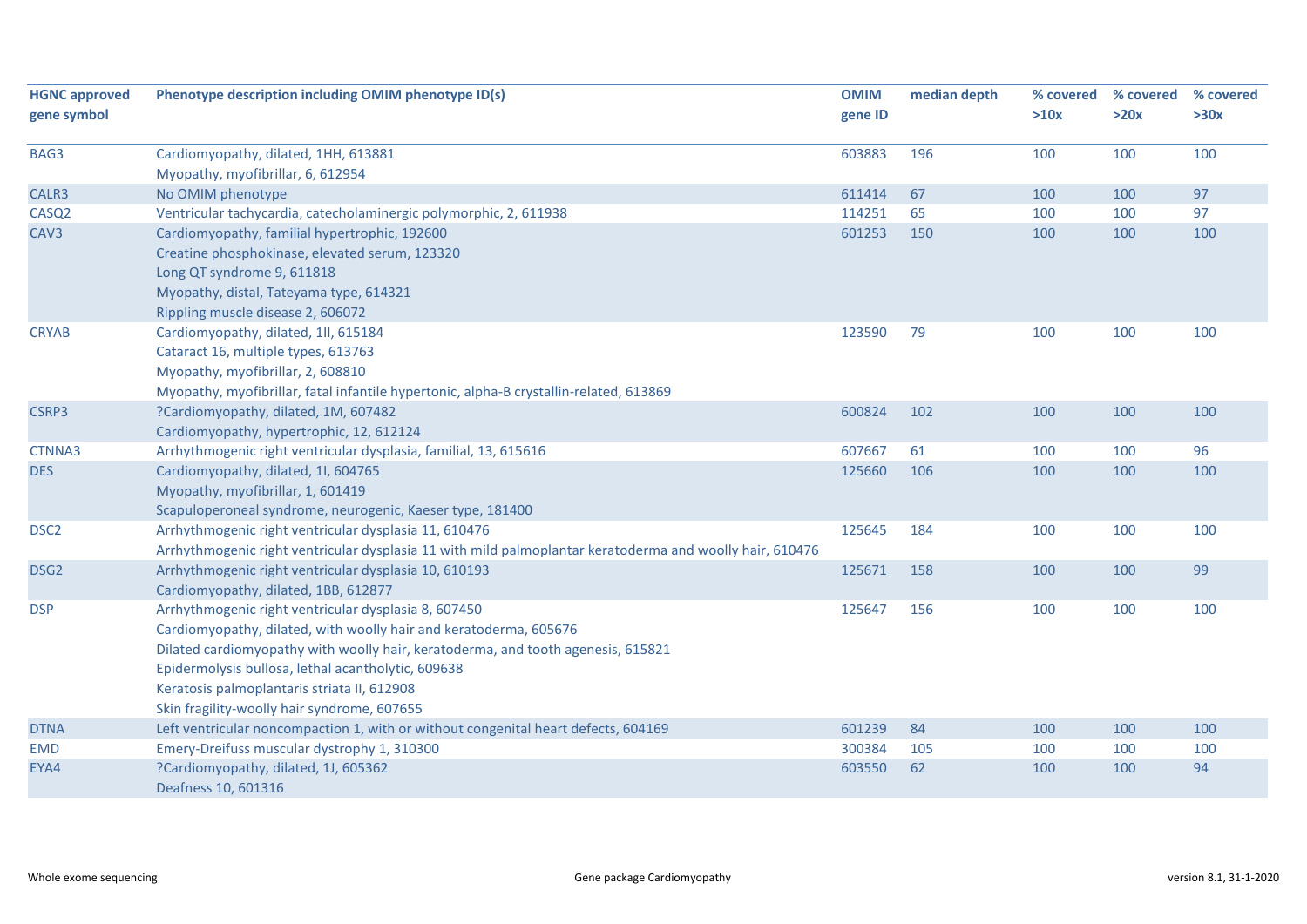| <b>HGNC approved</b> | Phenotype description including OMIM phenotype ID(s)                                               | <b>OMIM</b> | median depth | % covered | % covered | % covered |
|----------------------|----------------------------------------------------------------------------------------------------|-------------|--------------|-----------|-----------|-----------|
| gene symbol          |                                                                                                    | gene ID     |              | >10x      | >20x      | >30x      |
| FHL1                 | Emery-Dreifuss muscular dystrophy 6, 300696                                                        | 300163      | 92           | 100       | 100       | 94        |
|                      | Myopathy, with postural muscle atrophy, 300696                                                     |             |              |           |           |           |
|                      | Reducing body myopathy 1a, severe, infantile or early childhood onset, 300717                      |             |              |           |           |           |
|                      | Reducing body myopathy 1b, with late childhood or adult onset, 300718                              |             |              |           |           |           |
|                      | Scapuloperoneal myopathy dominant, 300695                                                          |             |              |           |           |           |
|                      | ?Uruguay faciocardiomusculoskeletal syndrome, 300280                                               |             |              |           |           |           |
| FHOD3                | No OMIM phenotype                                                                                  | 609691      | 89           | 100       | 99        | 95        |
| <b>FKTN</b>          | Cardiomyopathy, dilated, 1X, 611615                                                                | 607440      | 85           | 100       | 100       | 100       |
|                      | Muscular dystrophy-dystroglycanopathy (congenital with brain and eye anomalies), type A, 4, 253800 |             |              |           |           |           |
|                      | Muscular dystrophy-dystroglycanopathy (congenital without mental retardation), type B, 4, 613152   |             |              |           |           |           |
|                      | Muscular dystrophy-dystroglycanopathy (limb-girdle), type C, 4, 611588                             |             |              |           |           |           |
| <b>FLNC</b>          | Cardiomyopathy, familial hypertrophic, 26                                                          | 102565      | 133          | 100       | 100       | 100       |
|                      | Cardiomyopathy, familial restrictive 5, 617047                                                     |             |              |           |           |           |
|                      | Myopathy, distal, 4, 614065                                                                        |             |              |           |           |           |
|                      | Myopathy, myofibrillar, 5, 609524                                                                  |             |              |           |           |           |
| GATAD1               | ?Cardiomyopathy, dilated, 2B, 614672                                                               | 614518      | 73           | 100       | 100       | 97        |
| <b>GLA</b>           | Fabry disease, 301500                                                                              | 300644      | 101          | 100       | 100       | 100       |
|                      | Fabry disease, cardiac variant, 301500                                                             |             |              |           |           |           |
| HCN4                 | Brugada syndrome 8, 613123                                                                         | 605206      | 103          | 100       | 100       | 99        |
|                      | Sick sinus syndrome 2, 163800                                                                      |             |              |           |           |           |
| ILK                  | No OMIM phenotype                                                                                  | 602366      | 103          | 100       | 100       | 99        |
| JPH <sub>2</sub>     | Cardiomyopathy, hypertrophic, 17, 613873                                                           | 605267      | 109          | 100       | 100       | 98        |
| <b>JUP</b>           | Arrhythmogenic right ventricular dysplasia 12, 611528                                              | 173325      | 106          | 100       | 100       | 98        |
|                      | Naxos disease, 601214                                                                              |             |              |           |           |           |
| KIF20A               | No OMIM phenotype                                                                                  | 605664      | 74           | 100       | 99        | 95        |
| LAMA4                | Cardiomyopathy, dilated, 1JJ, 615235                                                               | 600133      | 71           | 100       | 100       | 97        |
| LAMP <sub>2</sub>    | Danon disease, 300257                                                                              | 309060      | 44           | 100       | 95        | 77        |
| LDB3                 | Cardiomyopathy, dilated, 1C, with or without LVNC, 601493                                          | 605906      | 123          | 100       | 100       | 100       |
|                      | Cardiomyopathy, hypertrophic, 24, 601493                                                           |             |              |           |           |           |
|                      | Left ventricular noncompaction 3, 601493                                                           |             |              |           |           |           |
|                      | Myopathy, myofibrillar, 4, 609452                                                                  |             |              |           |           |           |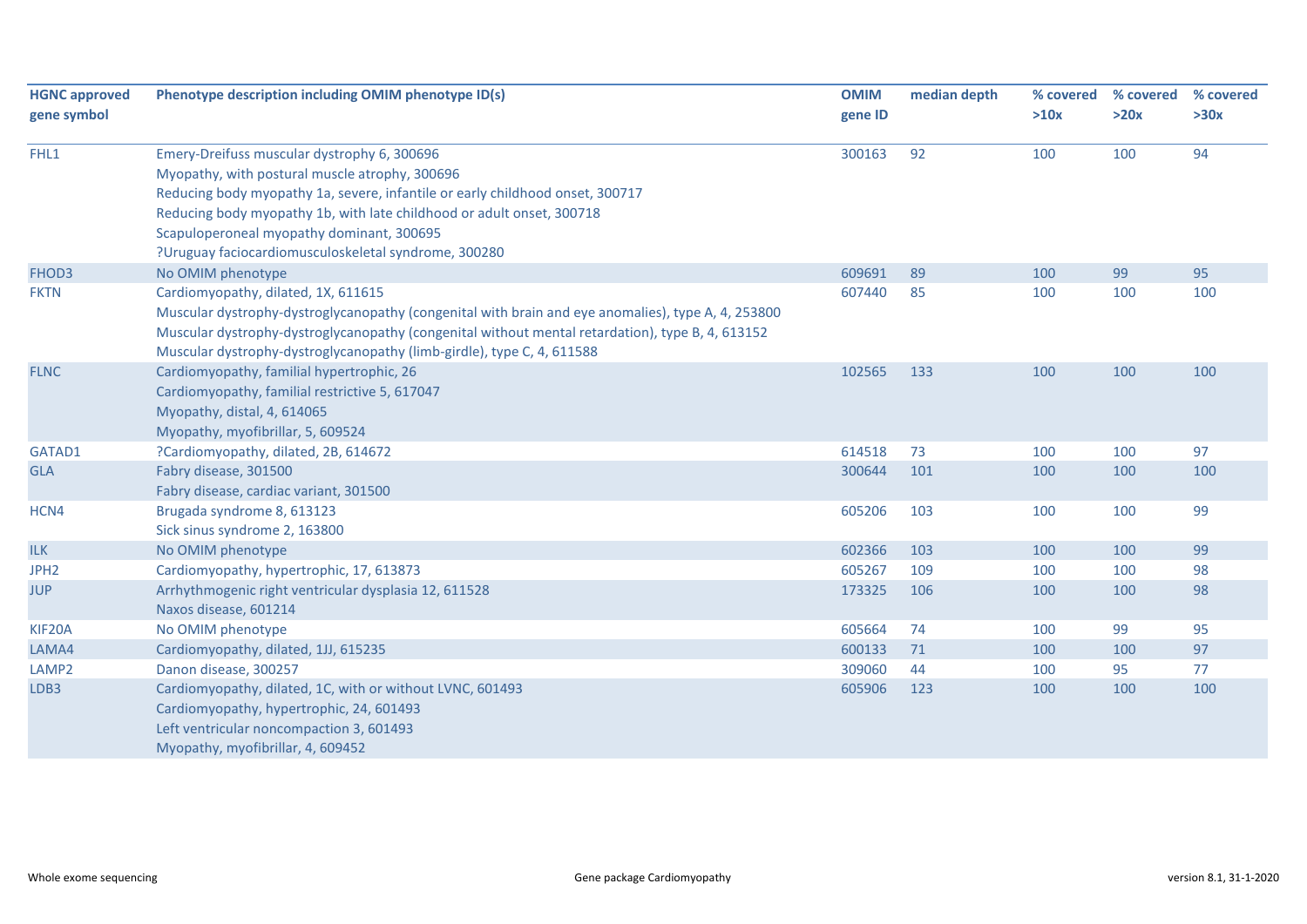| <b>HGNC approved</b> | Phenotype description including OMIM phenotype ID(s) | <b>OMIM</b> | median depth | % covered | % covered | % covered |
|----------------------|------------------------------------------------------|-------------|--------------|-----------|-----------|-----------|
| gene symbol          |                                                      | gene ID     |              | >10x      | >20x      | >30x      |
|                      |                                                      |             |              |           |           |           |
| <b>LMNA</b>          | Cardiomyopathy, dilated, 1A, 115200                  | 150330      | 143          | 100       | 100       | 100       |
|                      | Charcot-Marie-Tooth disease, type 2B1, 605588        |             |              |           |           |           |
|                      | Emery-Dreifuss muscular dystrophy 2, 181350          |             |              |           |           |           |
|                      | Emery-Dreifuss muscular dystrophy 3, 616516          |             |              |           |           |           |
|                      | Heart-hand syndrome, Slovenian type, 610140          |             |              |           |           |           |
|                      | Hutchinson-Gilford progeria, 176670                  |             |              |           |           |           |
|                      | Lipodystrophy, familial partial, type 2, 151660      |             |              |           |           |           |
|                      | Malouf syndrome, 212112                              |             |              |           |           |           |
|                      | Mandibuloacral dysplasia, 248370                     |             |              |           |           |           |
|                      | Muscular dystrophy, congenital, 613205               |             |              |           |           |           |
|                      | Restrictive dermopathy, lethal, 275210               |             |              |           |           |           |
| MIB1                 | Left ventricular noncompaction 7, 615092             | 608677      | 69           | 100       | 100       | 97        |
| MYBPC3               | Cardiomyopathy, dilated, 1MM, 615396                 | 600958      | 169          | 100       | 100       | 98        |
|                      | Cardiomyopathy, hypertrophic, 4, 115197              |             |              |           |           |           |
|                      | Left ventricular noncompaction 10, 615396            |             |              |           |           |           |
| MYH <sub>6</sub>     | Atrial septal defect 3, 614089                       | 160710      | 145          | 100       | 99        | 98        |
|                      | Cardiomyopathy, dilated, 1EE, 613252                 |             |              |           |           |           |
|                      | Cardiomyopathy, hypertrophic, 14, 613251             |             |              |           |           |           |
|                      | {Sick sinus syndrome 3}, 614090                      |             |              |           |           |           |
| MYH7                 | Cardiomyopathy, dilated, 1S, 613426                  | 160760      | 176          | 100       | 100       | 100       |
|                      | Cardiomyopathy, hypertrophic, 1, 192600              |             |              |           |           |           |
|                      | Laing distal myopathy, 160500                        |             |              |           |           |           |
|                      | Left ventricular noncompaction 5, 613426             |             |              |           |           |           |
|                      | Myopathy, myosin storage, 608358                     |             |              |           |           |           |
|                      | Myopathy, myosin storage, 255160                     |             |              |           |           |           |
|                      | Scapuloperoneal syndrome, myopathic type, 181430     |             |              |           |           |           |
| MYL2                 | Cardiomyopathy, hypertrophic, 10, 608758             | 160781      | 170          | 100       | 100       | 100       |
| MYL3                 | Cardiomyopathy, hypertrophic, 8, 608751              | 160790      | 118          | 100       | 100       | 100       |
| MYLK2                | Cardiomyopathy, hypertrophic, 1, digenic, 192600     | 606566      | 111          | 100       | 100       | 100       |
| MYOZ1                | No OMIM phenotype                                    | 605603      | 83           | 100       | 100       | 96        |
| MYOZ2                | Cardiomyopathy, hypertrophic, 16, 613838             | 605602      | 78           | 100       | 100       | 100       |
| <b>MYPN</b>          | Cardiomyopathy, dilated, 1KK, 615248                 | 608517      | 80           | 100       | 100       | 97        |
|                      | Cardiomyopathy, familial restrictive, 4, 615248      |             |              |           |           |           |
|                      | Cardiomyopathy, hypertrophic, 22, 615248             |             |              |           |           |           |
|                      | Nemaline myopathy 11, 617336                         |             |              |           |           |           |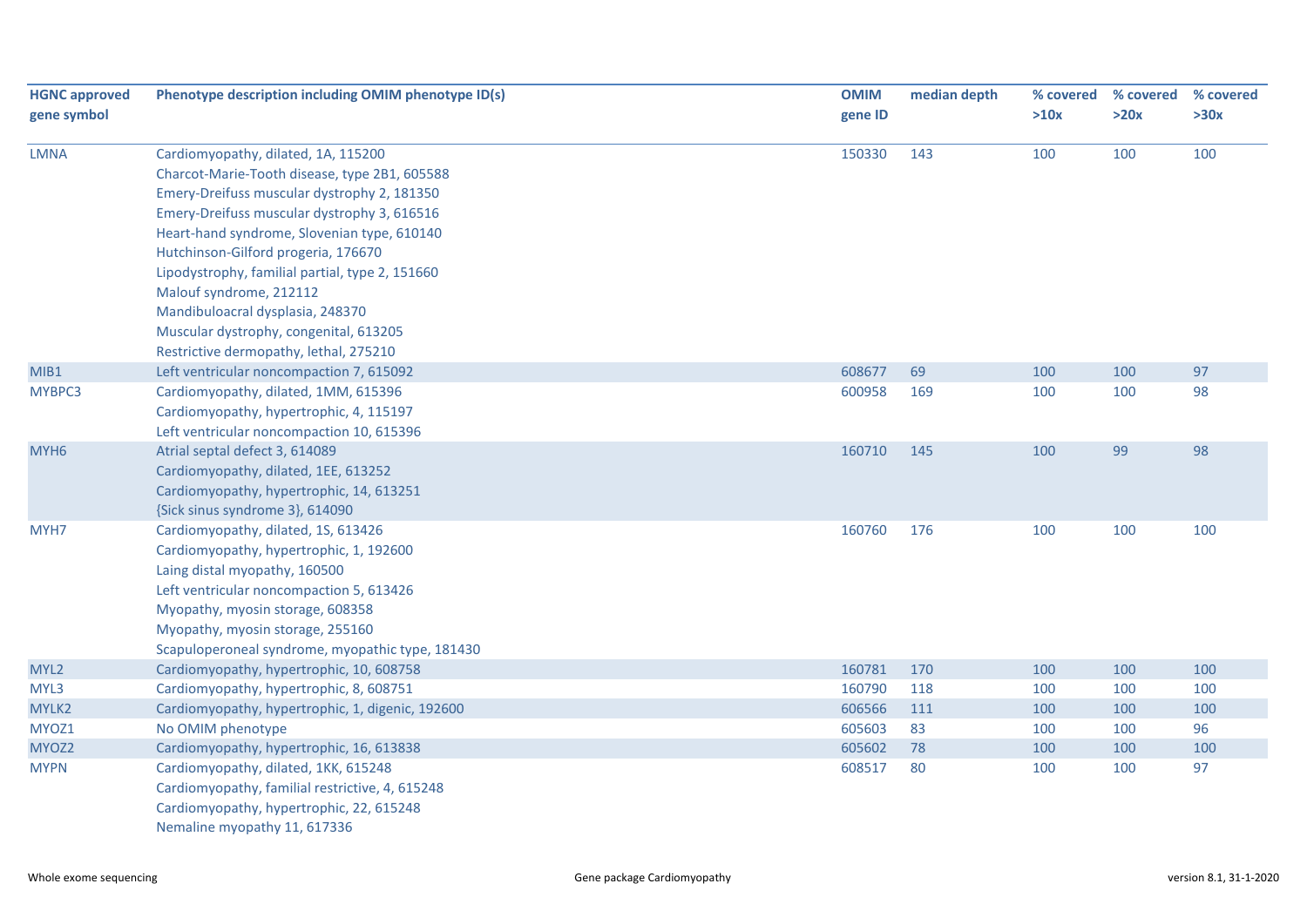| <b>HGNC approved</b> | Phenotype description including OMIM phenotype ID(s)                                                                                                                                                                                                                                               | <b>OMIM</b> | median depth | % covered | % covered | % covered |
|----------------------|----------------------------------------------------------------------------------------------------------------------------------------------------------------------------------------------------------------------------------------------------------------------------------------------------|-------------|--------------|-----------|-----------|-----------|
| gene symbol          |                                                                                                                                                                                                                                                                                                    | gene ID     |              | >10x      | >20x      | >30x      |
| <b>NEBL</b>          | No OMIM phenotype                                                                                                                                                                                                                                                                                  | 605491      | 57           | 100       | 99        | 91        |
| <b>NEXN</b>          | Cardiomyopathy, dilated, 1CC, 613122<br>Cardiomyopathy, hypertrophic, 20, 613876                                                                                                                                                                                                                   | 613121      | 85           | 100       | 100       | 99        |
| <b>NKX2-5</b>        | Atrial septal defect 7, with or without AV conduction defects, 108900<br>Conotruncal heart malformations, variable, 217095<br>Hypoplastic left heart syndrome 2, 614435<br>Hypothyroidism, congenital nongoitrous, 5, 225250<br>Tetralogy of Fallot, 187500<br>Ventricular septal defect 3, 614432 | 600584      | 101          | 100       | 100       | 97        |
| PDLIM3               | No OMIM phenotype                                                                                                                                                                                                                                                                                  | 605889      | 130          | 100       | 100       | 100       |
| PKP <sub>2</sub>     | Arrhythmogenic right ventricular dysplasia 9, 609040                                                                                                                                                                                                                                               | 602861      | 147          | 100       | 98        | 96        |
| <b>PLN</b>           | Cardiomyopathy, dilated, 1P, 609909<br>Cardiomyopathy, hypertrophic, 18, 613874                                                                                                                                                                                                                    | 172405      | 112          | 100       | 100       | 100       |
| PPA <sub>2</sub>     | ?Sudden cardiac failure, alcohol-induced, 617223<br>Sudden cardiac failure, infantile, 617222                                                                                                                                                                                                      | 609988      | 70           | 100       | 94        | 76        |
| <b>PPCS</b>          | Cardiomyopathy, dilated, 2C, 618189                                                                                                                                                                                                                                                                | 609853      | 121          | 100       | 100       | 96        |
| PRDM16               | Cardiomyopathy, dilated, 1LL, 615373<br>Left ventricular noncompaction 8, 615373                                                                                                                                                                                                                   | 605557      | 191          | 100       | 100       | 99        |
| PRKAG2               | Cardiomyopathy, hypertrophic 6, 600858<br>Glycogen storage disease of heart, lethal congenital, 261740<br>Wolff-Parkinson-White syndrome, 194200                                                                                                                                                   | 602743      | 123          | 100       | 100       | 97        |
| PTPN11               | LEOPARD syndrome 1, 151100<br>Leukemia, juvenile myelomonocytic, somatic, 607785<br>Metachondromatosis, 156250<br>Noonan syndrome 1, 163950                                                                                                                                                        | 176876      | 77           | 100       | 99        | 90        |
| RAF1                 | Cardiomyopathy, dilated, 1NN, 615916<br>LEOPARD syndrome 2, 611554<br>Noonan syndrome 5, 611553                                                                                                                                                                                                    | 164760      | 78           | 100       | 99        | 95        |
| <b>RBM20</b>         | Cardiomyopathy, dilated, 1DD, 613172                                                                                                                                                                                                                                                               | 613171      | 136          | 100       | 100       | 100       |
| RYR <sub>2</sub>     | Arrhythmogenic right ventricular dysplasia 2, 600996<br>Ventricular tachycardia, catecholaminergic polymorphic, 1, 604772                                                                                                                                                                          | 180902      | 128          | 100       | 100       | 97        |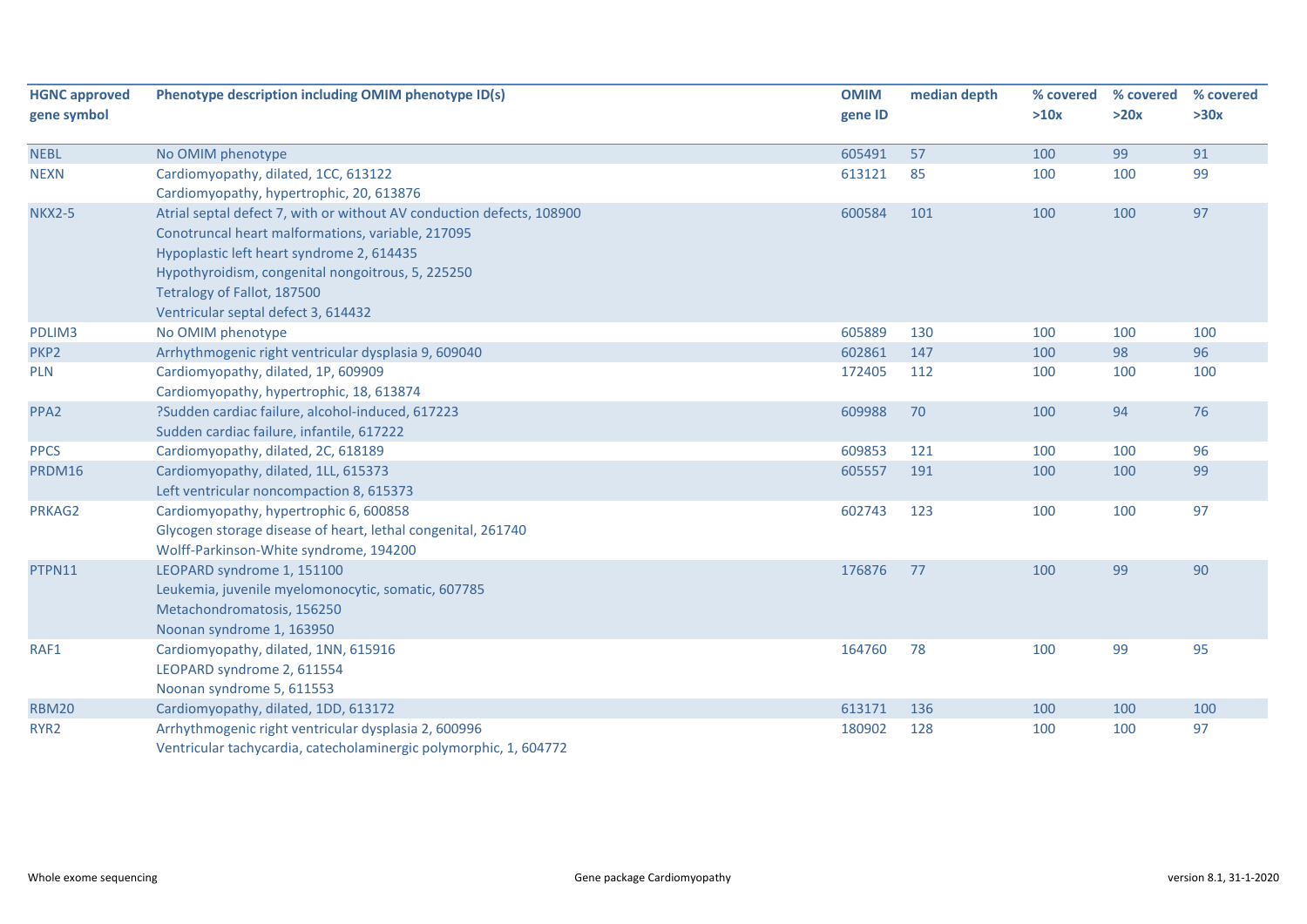| <b>HGNC approved</b> | Phenotype description including OMIM phenotype ID(s)                             | <b>OMIM</b> | median depth | % covered | % covered | % covered |
|----------------------|----------------------------------------------------------------------------------|-------------|--------------|-----------|-----------|-----------|
| gene symbol          |                                                                                  | gene ID     |              | >10x      | >20x      | >30x      |
|                      |                                                                                  |             |              |           |           |           |
| SCN5A                | Atrial fibrillation, familial, 10, 614022                                        | 600163      | 192          | 100       | 100       | 100       |
|                      | Brugada syndrome 1, 601144                                                       |             |              |           |           |           |
|                      | Cardiomyopathy, dilated, 1E, 601154                                              |             |              |           |           |           |
|                      | Heart block, nonprogressive, 113900                                              |             |              |           |           |           |
|                      | Heart block, progressive, type IA, 113900                                        |             |              |           |           |           |
|                      | Long QT syndrome-3, 603830                                                       |             |              |           |           |           |
|                      | Sick sinus syndrome 1, 608567                                                    |             |              |           |           |           |
|                      | {Sudden infant death syndrome, susceptibility to}, 272120                        |             |              |           |           |           |
|                      | Ventricular fibrillation, familial, 1, 603829                                    |             |              |           |           |           |
| <b>SGCD</b>          | Cardiomyopathy, dilated, 1L, 606685                                              | 601411      | 60           | 100       | 100       | 97        |
|                      | Muscular dystrophy, limb-girdle 6, 601287                                        |             |              |           |           |           |
| SOS1                 | ?Fibromatosis, gingival, 1, 135300                                               | 182530      | 71           | 100       | 100       | 95        |
|                      | Noonan syndrome 4, 610733                                                        |             |              |           |           |           |
| <b>TAZ</b>           | Barth syndrome, 302060                                                           | 300394      | 97           | 100       | 98        | 90        |
| <b>TBX20</b>         | Atrial septal defect 4, 611363                                                   | 606061      | 80           | 100       | 100       | 97        |
| <b>TCAP</b>          | Cardiomyopathy, hypertrophic, 25, 607487                                         | 604488      | 102          | 100       | 100       | 100       |
|                      | Muscular dystrophy, limb-girdle 7, 601954                                        |             |              |           |           |           |
| TGFB3                | Arrhythmogenic right ventricular dysplasia 1, 107970                             | 190230      | 104          | 100       | 100       | 100       |
|                      | Loeys-Dietz syndrome 5, 615582                                                   |             |              |           |           |           |
| TMEM43               | Arrhythmogenic right ventricular dysplasia 5, 604400                             | 612048      | 133          | 100       | 100       | 100       |
|                      | Emery-Dreifuss muscular dystrophy 7, AD, 614302                                  |             |              |           |           |           |
| TNNC1                | Cardiomyopathy, dilated, 1Z, 611879                                              | 191040      | 127          | 100       | 100       | 100       |
| TNN <sub>13</sub>    | Cardiomyopathy, hypertrophic, 13, 613243<br>Cardiomyopathy, dilated, 1FF, 613286 | 191044      | 165          | 100       | 100       | 97        |
|                      | ?Cardiomyopathy, dilated, 2A, 611880                                             |             |              |           |           |           |
|                      | Cardiomyopathy, familial restrictive, 1, 115210                                  |             |              |           |           |           |
|                      | Cardiomyopathy, hypertrophic, 7, 613690                                          |             |              |           |           |           |
| <b>TNNI3K</b>        | Cardiac conduction disease with or without dilated cardiomyopathy, 616117        | 613932      | 60           | 100       | 99        | 92        |
| TNNT <sub>2</sub>    | Cardiomyopathy, dilated, 1D, 601494                                              | 191045      | 149          | 100       | 100       | 100       |
|                      | Cardiomyopathy, familial restrictive, 3, 612422                                  |             |              |           |           |           |
|                      | Cardiomyopathy, hypertrophic, 2, 115195                                          |             |              |           |           |           |
|                      | Left ventricular noncompaction 6, 601494                                         |             |              |           |           |           |
| TPM1                 | Cardiomyopathy, dilated, 1Y, 611878                                              | 191010      | 145          | 100       | 100       | 100       |
|                      | Cardiomyopathy, hypertrophic, 3, 115196                                          |             |              |           |           |           |
|                      | Left ventricular noncompaction 9, 611878                                         |             |              |           |           |           |
|                      |                                                                                  |             |              |           |           |           |